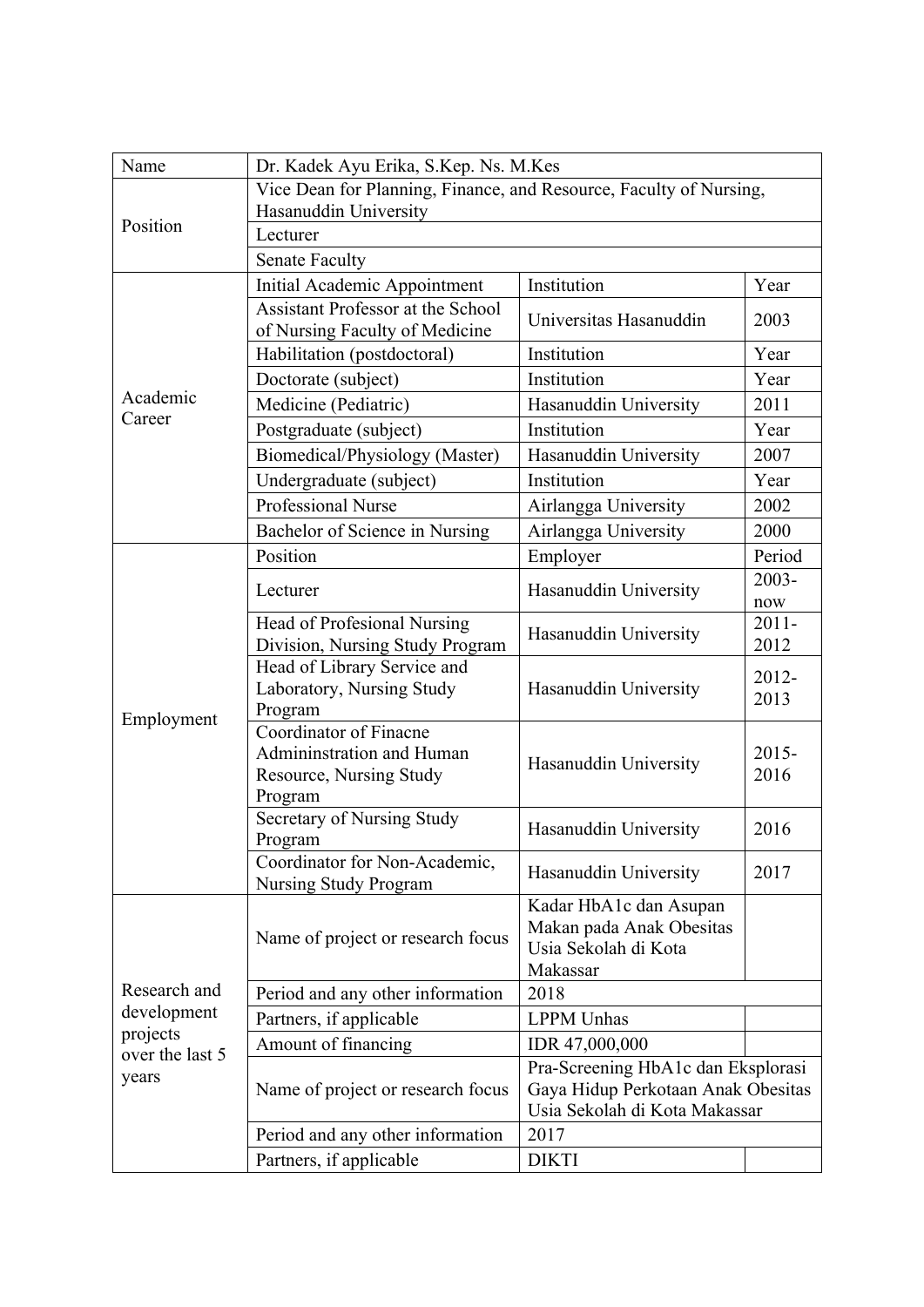| Amount of financing               | IDR 69,024,000                                                                                                                                                                                                                  |  |  |
|-----------------------------------|---------------------------------------------------------------------------------------------------------------------------------------------------------------------------------------------------------------------------------|--|--|
| Name of project or research focus | Analisa RT-PCR Faktor Prognosa<br>Penyembuhan Luka pada Pasian<br>Ulkus Kaki Diabetik Infektif setelah<br>Terapi Rendam dengan Psidium<br>Guajava Lynn [Ketua Tim Skim<br>Penelitian Benua Maritim Indonesia<br>Spesifik(BMIS)] |  |  |
| Period and any other information  | 2016                                                                                                                                                                                                                            |  |  |
| Partners, if applicable           | <b>LPPM</b> Unhas                                                                                                                                                                                                               |  |  |
| Amount of financing               | IDR 48,500,000                                                                                                                                                                                                                  |  |  |
| Name of project or research focus | Implementasi Model Pembelajaran<br>Kooperatif: Think Pair Share (TPS)<br>dalam Meningkatkan Motivasi,<br>Komunikasi dan Prestasi Belajar<br>Mahasiswa Keperawatan Sistem<br>Kardiovaskuler (Ketua Tim)                          |  |  |
| Period and any other information  | 2016                                                                                                                                                                                                                            |  |  |
| Partners, if applicable           | <b>LKPP Unhas</b>                                                                                                                                                                                                               |  |  |
| Amount of financing               | IDR 11,000,000                                                                                                                                                                                                                  |  |  |
| Name of project or research focus | Penerapan Kombinasi Model<br>Pembelajaran Langsung dan<br>Kooperatif Tipe NHT terhadap<br>Prestasi Belajar Mahasiswa (Ketua<br>Tim)                                                                                             |  |  |
| Period and any other information  | 2015                                                                                                                                                                                                                            |  |  |
| Partners, if applicable           | <b>LKPP Unhas</b>                                                                                                                                                                                                               |  |  |
| Amount of financing               | IDR 10,000,000                                                                                                                                                                                                                  |  |  |
| Name of project or research focus | Efektvitas Penerapan Model<br>Bimbingan Preceptorship terhadap<br>Peningkatan Kompetensi dan<br>Kepuasan Bimbingan Mahasiswa<br>Profesi Peminatan NICU                                                                          |  |  |
| Period and any other information  | 2015                                                                                                                                                                                                                            |  |  |
| Partners, if applicable           | <b>LKPP Unhas</b>                                                                                                                                                                                                               |  |  |
| Amount of financing               | IDR 12,000,000                                                                                                                                                                                                                  |  |  |
| Name of project or research focus | Pengaruh Metode Pembelajaran<br>Kooperatif Tipe Game Tournament<br>dan Gallery Walk terhadap<br>Efektivitas Pembelajaran(Anggota)                                                                                               |  |  |
| Period and any other information  | 2015                                                                                                                                                                                                                            |  |  |
| Partners, if applicable           | <b>LKPP</b> Hasanuddin<br>University                                                                                                                                                                                            |  |  |
| Amount of financing               | IDR 10,000,000                                                                                                                                                                                                                  |  |  |
| Name of project or research focus | Penerapan Metode Jigsaw untuk<br>Meningkatkan Minat, Motivasi, dan<br><b>IPK</b> Mahasiswa(Anggota)                                                                                                                             |  |  |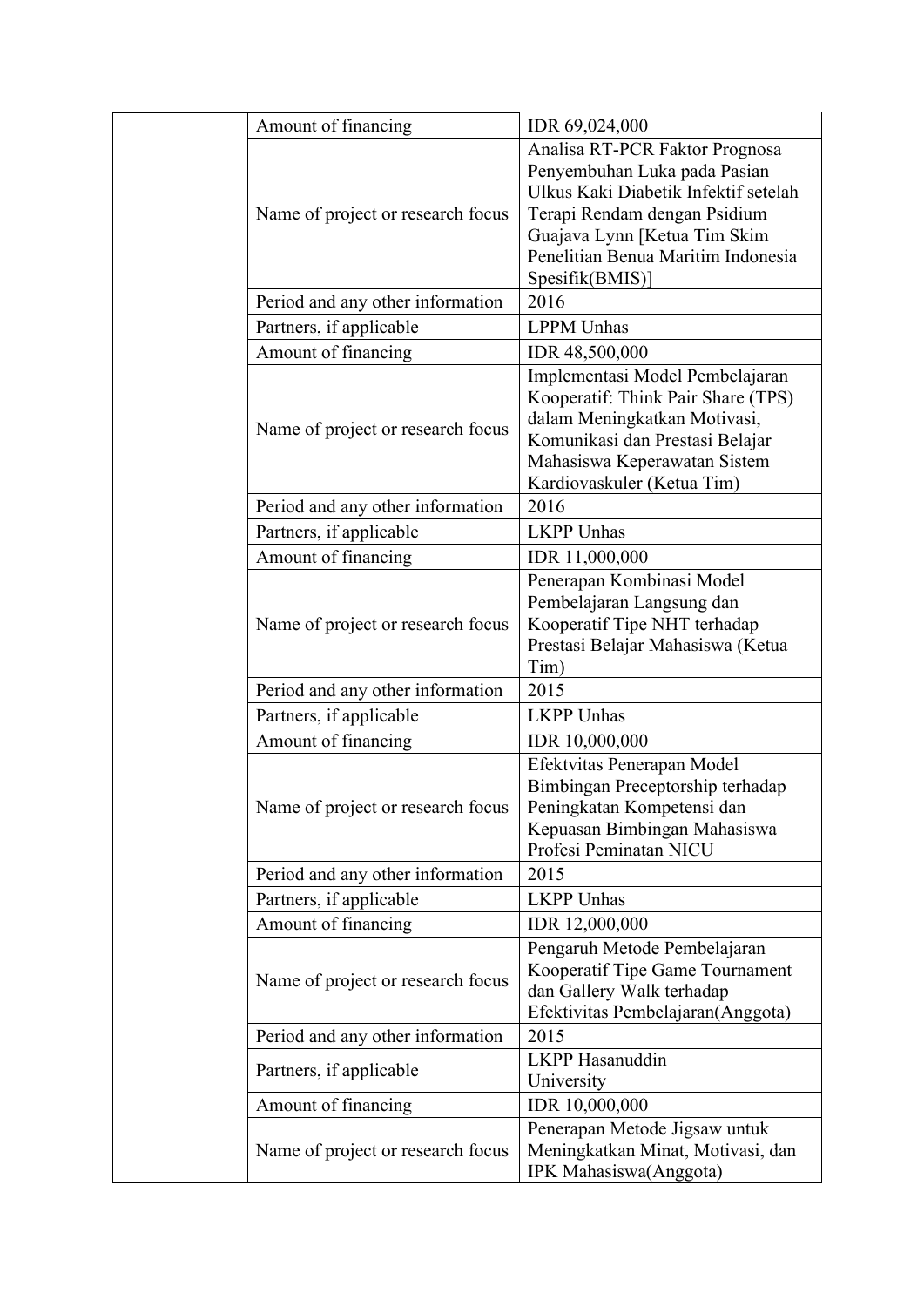|                                                       | Period and any other information                     | 2015                                           |      |
|-------------------------------------------------------|------------------------------------------------------|------------------------------------------------|------|
|                                                       | Partners, if applicable                              | <b>LKPP Hasanuddin University</b>              |      |
|                                                       | Amount of financing                                  | IDR 10,000,000                                 |      |
|                                                       |                                                      | <b>IbM</b> Pembinaan UKS                       |      |
|                                                       |                                                      | Melalui Pemeriksaan                            |      |
|                                                       | <b>Project Titles</b>                                | Kesehatan Mata dan                             | 2017 |
|                                                       |                                                      | Penilaian Status Gizi                          |      |
|                                                       | Partners                                             | SD Inpres Tamalanrea 1                         |      |
|                                                       |                                                      | Makassar                                       |      |
|                                                       |                                                      | IbM Pendampingan Kader                         |      |
|                                                       |                                                      | Kesehatan untuk                                |      |
|                                                       | <b>Project Titles</b>                                | Pencegahan dan                                 | 2016 |
|                                                       |                                                      | Penanganan Tuberkulosis                        |      |
|                                                       |                                                      | Paru                                           |      |
| Industry                                              | Partners                                             | Kelurahan Rappokalling                         |      |
| collaborations                                        |                                                      | Kota Makassar                                  |      |
| over the last 5                                       |                                                      | IbM Pendampingan                               |      |
| years                                                 | <b>Project Titles</b>                                | Penderita Tuberkulosis                         | 2015 |
|                                                       |                                                      | Paru dan Keluarga                              |      |
|                                                       | Partners                                             | Kelurahan Rappokalling<br>Kota Makassar        |      |
|                                                       |                                                      |                                                |      |
|                                                       |                                                      | Peran Perawat Dalam                            |      |
|                                                       | <b>Project Titles</b>                                | Meningkatkan Perilaku<br>Gaya Hidup Sehat Anak | 2015 |
|                                                       |                                                      | Usia Sekolah                                   |      |
|                                                       |                                                      | SD Inpres Tamalanrea 1                         |      |
|                                                       | Partners                                             | Makassar                                       |      |
|                                                       |                                                      | Pembinaan Posyandu                             |      |
|                                                       | <b>Project Titles</b>                                | Lansia                                         | 2013 |
|                                                       | Partners                                             | Puskesmas Rappokalling Makassar                |      |
|                                                       | <b>Titles</b>                                        | Year                                           |      |
|                                                       | Buku Panduan Praktik Profesi                         | EC00201811443, 9 Mei                           |      |
| Patents and                                           | Keperawatan Anak                                     | 2018                                           | 2018 |
| proprietary                                           | Buku Putih Area Keperawatan                          | EC00201812049, 17 Mei                          |      |
| rights                                                | Anak                                                 | 2018                                           | 2018 |
|                                                       | Buku: Asuhan Keperawatan                             | EC00201700966, 20 April                        | 2017 |
|                                                       | Kardiovaskuler Sistem Anak                           | 2017                                           |      |
|                                                       | Selected recent publications from a total of approx. |                                                |      |
|                                                       | Give total number)                                   |                                                |      |
|                                                       | Author                                               | Kadek A. Erika                                 |      |
|                                                       |                                                      | Bullying Behaviour of                          |      |
| Important<br>publications<br>over the last 5<br>years | Title                                                | Adolescents Based on                           |      |
|                                                       |                                                      | Gender, Gang and Family                        |      |
|                                                       | Any other information                                |                                                |      |
|                                                       | Publisher, place of publication,                     | Jurnal Ners Vol 12, No 1                       |      |
|                                                       | date of publication or name of                       | (2017)                                         |      |
|                                                       | periodical, volume, issue, page                      | http:dx.doi.org/10.20473/jn                    |      |
|                                                       | numbers                                              | v12i1.4396                                     |      |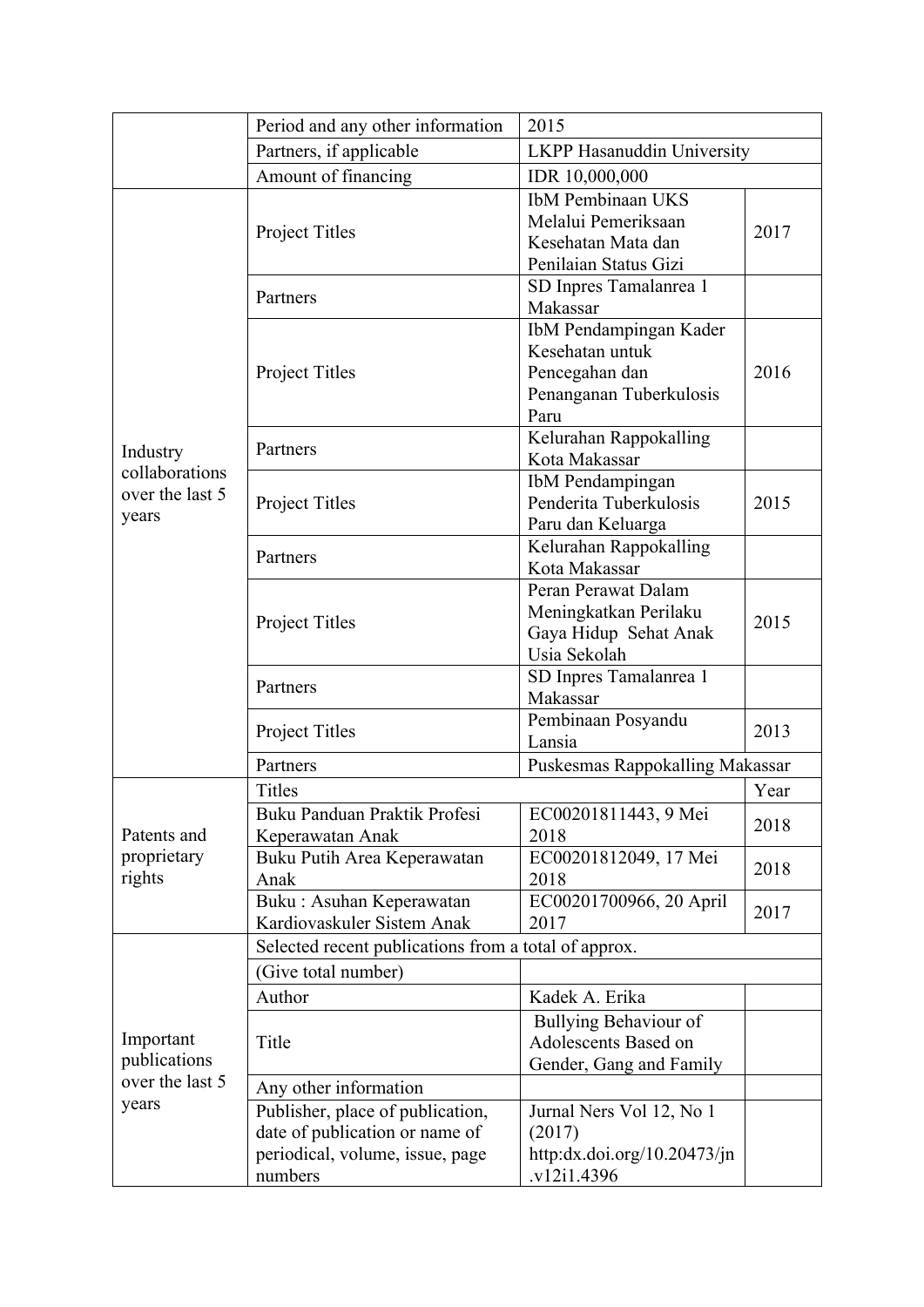| Author                                                                                                           | Kadek A. Erika                                                                                                                                                                            |  |
|------------------------------------------------------------------------------------------------------------------|-------------------------------------------------------------------------------------------------------------------------------------------------------------------------------------------|--|
| Title                                                                                                            | Asuhan Keperawatan<br>Kardiovaskuler Sistem<br>Anak                                                                                                                                       |  |
| Any other information                                                                                            |                                                                                                                                                                                           |  |
| Publisher, place of publication,<br>date of publication or name of<br>periodical, volume, issue, page<br>numbers | Penerbit Sagung Seto<br>ISBN: 978-602-271-089-9                                                                                                                                           |  |
| Author                                                                                                           | Kadek A. Erika                                                                                                                                                                            |  |
| Title                                                                                                            | Quality of Work Life and<br><b>Excecutive of Work</b><br><b>Productivity Among</b><br>Nurses in Internal Surgery<br>Long Stay Ward                                                        |  |
| Any other information                                                                                            |                                                                                                                                                                                           |  |
| Publisher, place of publication,<br>date of publication or name of<br>periodical, volume, issue, page<br>numbers | <b>Indonesian Contemporary</b><br>Nusing Journal (ICON<br>Journal), Vol 1/No 2/Tahun<br>2017                                                                                              |  |
| Author                                                                                                           | Kadek A. Erika                                                                                                                                                                            |  |
| Title                                                                                                            | <b>Effect of Family</b><br><b>Empowerment Modified</b><br>Model to a Family's<br>Ability in Controlling Life<br>Style and Physical Activity<br>of Children with<br>Overweight and Obesity |  |
| Any other information                                                                                            |                                                                                                                                                                                           |  |
| Publisher, place of publication,<br>date of publication or name of<br>periodical, volume, issue, page<br>numbers | Pakistan Journal of<br>Nutrition Vol 15 (8): 737-<br>744, 2016 ISSN 1680-5194<br>di:10.3923/pjn.2016.737.74<br>4                                                                          |  |
| Author                                                                                                           | Kadek A. Erika                                                                                                                                                                            |  |
| Title                                                                                                            | Pengaruh pendekatan child<br>healthcare model<br>(CHM)dan transtheoretical<br>model (TTM) terhadap<br>asupan makan anak<br>overweight dan obesitas di<br>Makassar                         |  |
| Any other information                                                                                            |                                                                                                                                                                                           |  |
| Publisher, place of publication,<br>date of publication or name of<br>periodical, volume, issue, page<br>numbers | Jurnal Kesehatan<br>Masyarakat Nasional, Vol 9<br>$(1)$ , p15-19. Agustus 2014<br>ISSN: 1907-7505                                                                                         |  |
| Author                                                                                                           | Kadek A. Erika                                                                                                                                                                            |  |
|                                                                                                                  |                                                                                                                                                                                           |  |